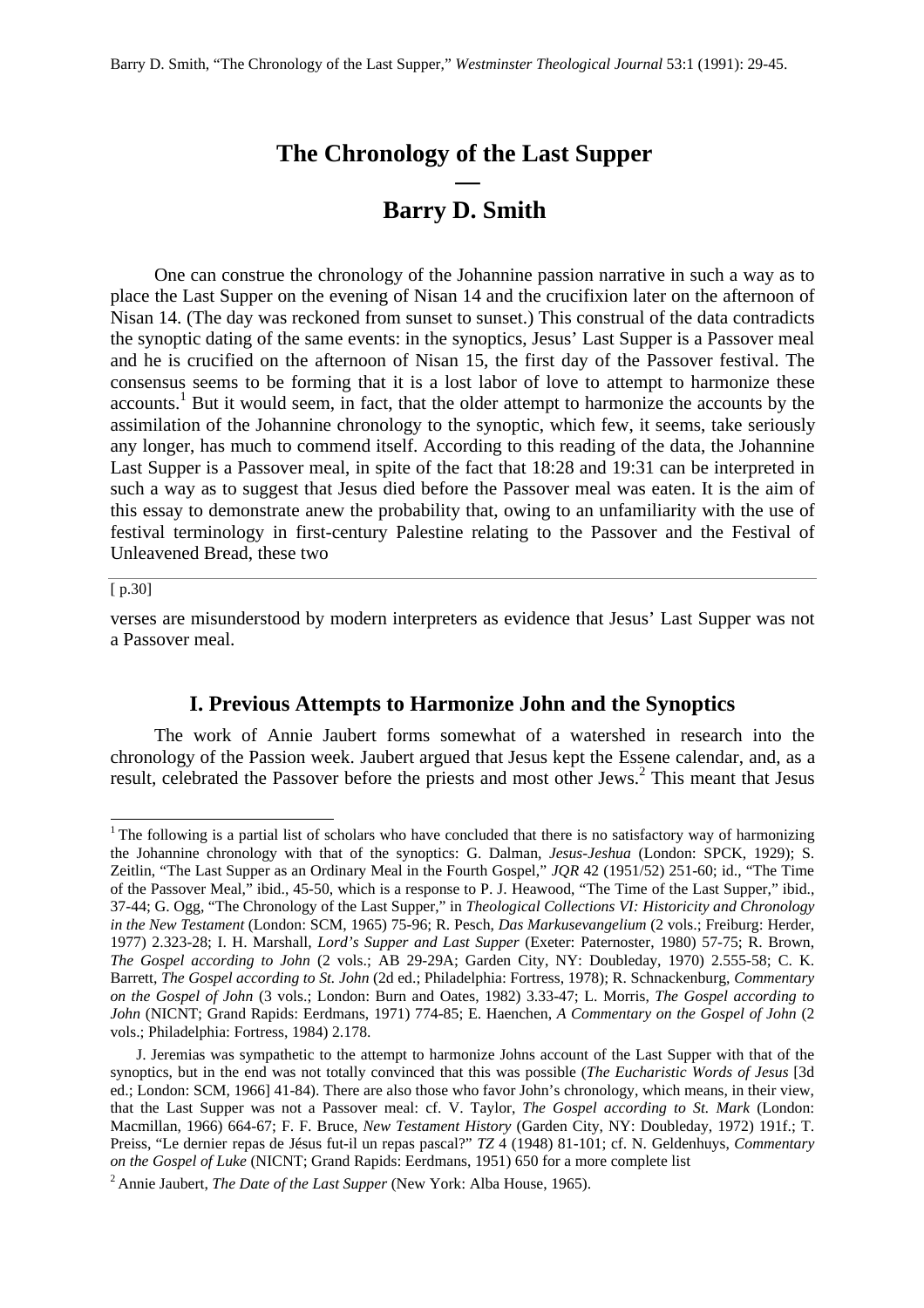could have eaten the Passover meal with his disciples and still have been arrested before his opponents had eaten the Passover (cf. John 18:28). Eugen Ruckstuhl continued the line of thought begun by Jaubert: he likewise was convinced that the evidence supported a period of three days for Jesus' arrest, trial, and execution, thereby putting Jesus' Last Supper much earlier in the Passion week.<sup>3</sup> It is, however, very doubtful that Jesus and his disciples celebrated the Passover according to the Essene calendar.<sup>4</sup>

Since the appearance of Jaubert's work, H. W. Hoehner has argued that the discrepancy between John and the synoptics is a result of different reckonings of the beginning of the day.<sup>5</sup> The Pharisees and the Galileans began the day at sunrise, so on Nisan 14 in the afternoon they slaughtered the Passover lambs and held Passover that night, on Nisan 15. Being a Galilean, Jesus celebrated Passover at this time. The Judeans and the Sadducees used a sunset to sunset reckoning. They also slaughtered the Passover on Nisan 14 but according to their reckoning, which put the slaughtering and the eating a day ahead of the Galilean and Pharisaic practice. By his own admission, Hoehner recognized that his hypothesis lacked hard evidence. In addition, the objection made against Jaubert's theory applies to Hoehner's also, namely, that the Sadducean temple authority would not likely have allowed Passover to be held at two different times.

Prior to Jaubert's work, many attempts were made to harmonize the Johannine Passion chronology with that of the synoptics—some more noteworthy than others—by arguing that the Passover for one reason or another was celebrated on two consecutive days by different groups of celebrants. A two-day Passover would allow the possibility that Jesus and his disciples finished eating the Passover before other Jews had even begun. D. Chwolson argued that in the year of Jesus' death the Passover lambs were slaughtered

# $\boxed{p.31}$

on Nisan 13 and 14, so that the celebrants ate the Passover on the evenings of Nisan 14 or 15.<sup>6</sup> This resulted from the fact that Nisan 15 fell on a Sabbath: two days were needed in order to complete the sacrificing of the lambs so as to avoid doing any of the slaughtering on the Sabbath. This theory fails to recognize that  $m$  Pesah. deals with the case of Nisan 15 falling on a Sabbath, but nowhere recommends as a course of action the slaughtering of the lambs earlier than Nisan 14. A similar theory was proposed by J. Pickl.<sup>7</sup> In his view, Galileans sacrificed their lambs on Nisan 13 while the Judeans did so on Nisan 14. This practice extended the Passover festival over two days. Again evidence for this view is conspicuously lacking. P. Billerbeck argued that the Passover in the year of Jesus' death was held on two days as a result of a controversy between the Pharisees and the Sadducees over when to offer the omer.<sup>8</sup> As a consequence of this dispute, the Pharisees calculated Nisan 15 to fall on the Friday, whereas the Sadducees dissented, preferring to see it as falling on the Saturday. As a compromise, the Sadducees let the Passover be celebrated on both days. The weakness of Billerbeck's hypothesis is that it is entirely conjectural.

<sup>3</sup>E. Ruckstuhl, *Die Chronologie des letzten Mahles und des Leidens Jesu* (BibB N.F. 4; Einsiedeln: Benziger, 1963).

<sup>&</sup>lt;sup>4</sup> Cf. J. Blinzler, "Qumran-Kalendar und Passionschronologie," *ZNW* 49 (1958) 238-51, and Ogg, "The Chronology of the Last Supper."

<sup>5</sup>H. W. Hoehner, *Chronological Aspects of the Life of Christ* (Grand Rapids: Zondervan, 1977) chap. 5.

<sup>6</sup>D. Chwolson, *Das letzte Passamahl Christi und der Tag seines Todes* (Leipzig: H. Haessel, 1908).

<sup>7</sup>J. Pickl *The Messias* (St. Louis: Herder, 1946) 120-22.

 $8$  Str-B 2.812-53.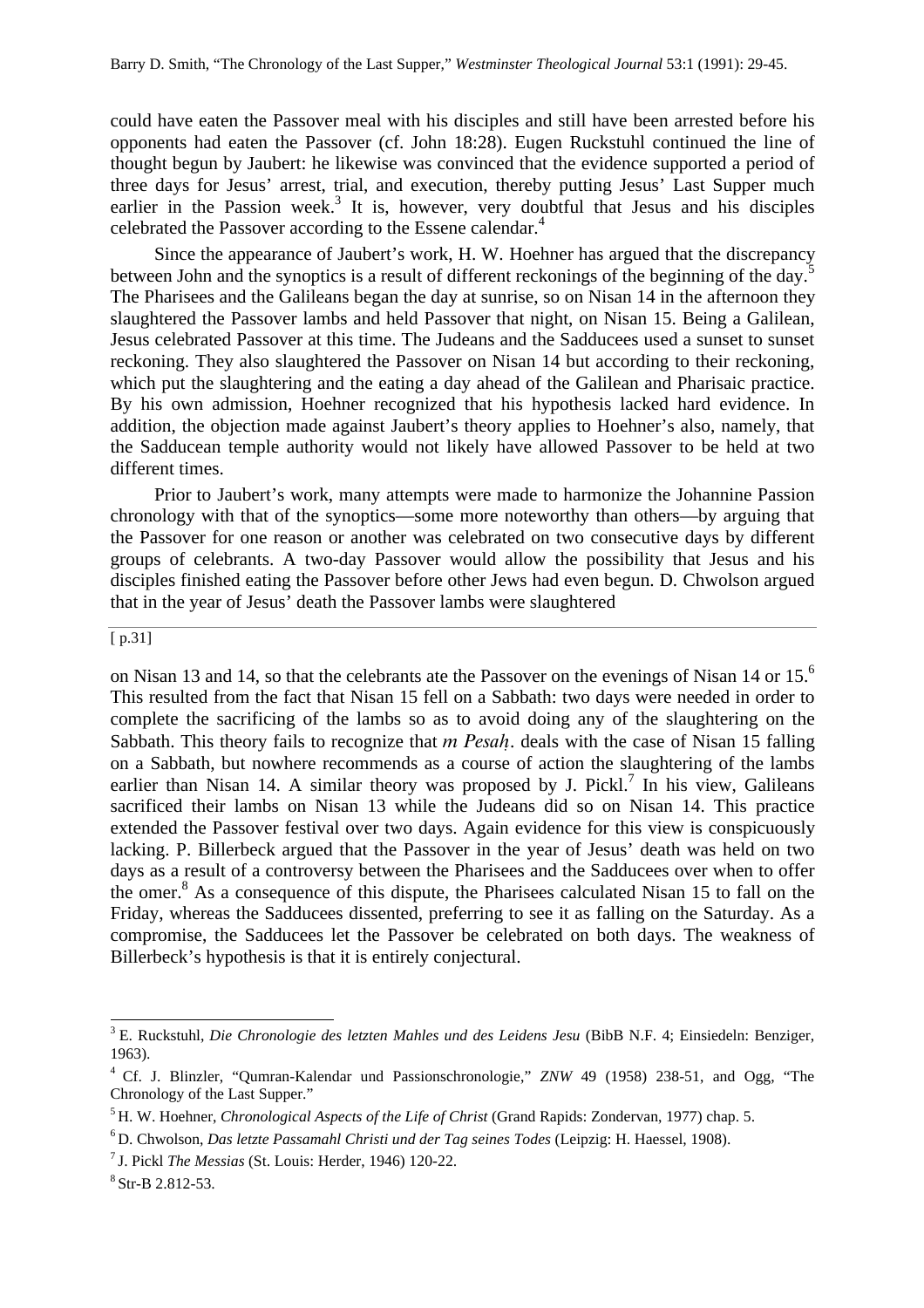In each of the positions discussed above, evidence is lacking in a measure sufficient to disqualify each as a viable means of harmonizing the Johannine chronology with that of the synoptics. It remains for us to explore the possibility that the John 18:28 and 19:31 are wrongly taken as evidence that there is a chronological discrepancy between John and the synoptics. It remains, in other words, to consider the possibility that there is no chronological difficulty at all.

# **II. Indications That the Last Supper in John is a Passover Meal**

It is advisable to note that John shows signs that he is following the synoptic chronology. The meal described by John as Jesus' Last Supper is unusual in many respects, if it is to be understood as an ordinary fellowship meal.<sup>9</sup> The meal was held in Jerusalem, when Jesus' residence for the festival was Bethany (John 12:1). But why would Jesus and his disciples eat this meal in Jerusalem, unless it was required of them, as it was for the Passover meal? In addition, Jesus and his disciples did not return to Bethany that night, but went to the valley of Kidron (John 18:1). This is difficult to account for, unless one assumes that they were forbidden to go to Bethany because it was required that the night be spent within the ritual limits of Jerusalem, a stipulation for Passover night. The

[ p.32]

meal was held at night (John 13:30), which was an unusual time to be eating, unless it was so required.<sup>10</sup> Jesus and his disciples reclined at the table (John 13:23, 25), indicating that the meal was not an ordinary one. Rather, it was a festival meal, and, given the context, it could only have been a Passover meal.

The meal also seems to have been eaten in Levitical purity. Pilgrims to Jerusalem were required to cleanse themselves with the ashes of the red heifer over a period of seven days, the seventh day's cleansing being a full bath (Num 19:19).<sup>11</sup> Jesus' statement that a person who had bathed needed only to wash his feet may suggest that prior to the meal the disciples had ritually bathed (John 13:10). Finally, that the disciples are recorded to have thought that the reason Judas had left was in order to buy provisions for the feast or to give alms to the poor fits the context of a Passover meal (John 13:29). If the meal had been held on the evening of Nisan 14, there would have been no need to buy goods that night during the meal, since there was still the entire next day to do such things. But if the meal was a Passover meal, eaten on the evening of Nisan 15, then the urgency would be understandable, since the next day was a high feast day, the Sabbath of Passover week. (Purchases were lawful during Passover night.)<sup>12</sup> Likewise, it was customary for celebrants to give alms on Passover night.<sup>13</sup> The above data converge towards the conclusion that the Johannine depiction of the Last Supper should not be interpreted as a fellowship meal, but is consistent with its being a festival meal, and in particular a Passover.<sup>14</sup>

<sup>9</sup>Cf. in particular Jeremias, *Eucharistic Words*, 81-84.

 $10$  Ibid., 44f.

<sup>&</sup>lt;sup>11</sup> Cf. Victor Epstein, "The Historicity of the Gospel Account of the Cleansing of the Temple," *ZNW* 55 (1964) 47; Dalman, *Jesus-Jeshua*, 116.

<sup>&</sup>lt;sup>12</sup> Heawood, "The Time of the Last Supper," 39f.; Jeremias, *Eucharistic Words*, 53.

<sup>&</sup>lt;sup>13</sup> Jeremias, *Eucharistic Words*, 54; Str-B 2.842.

<sup>&</sup>lt;sup>14</sup> The problem still remains, if John intended to relate Jesus' last Passover meal, why did he not say so? The traditional response has been that John wrote in the light of the synoptics, so he considered it unnecessary to mention that the Last Supper was a Passover meal, since the synoptic accounts had already made this clear. This is a possible explanation, but not fully provable. On the other hand, if one claims that John did not mention that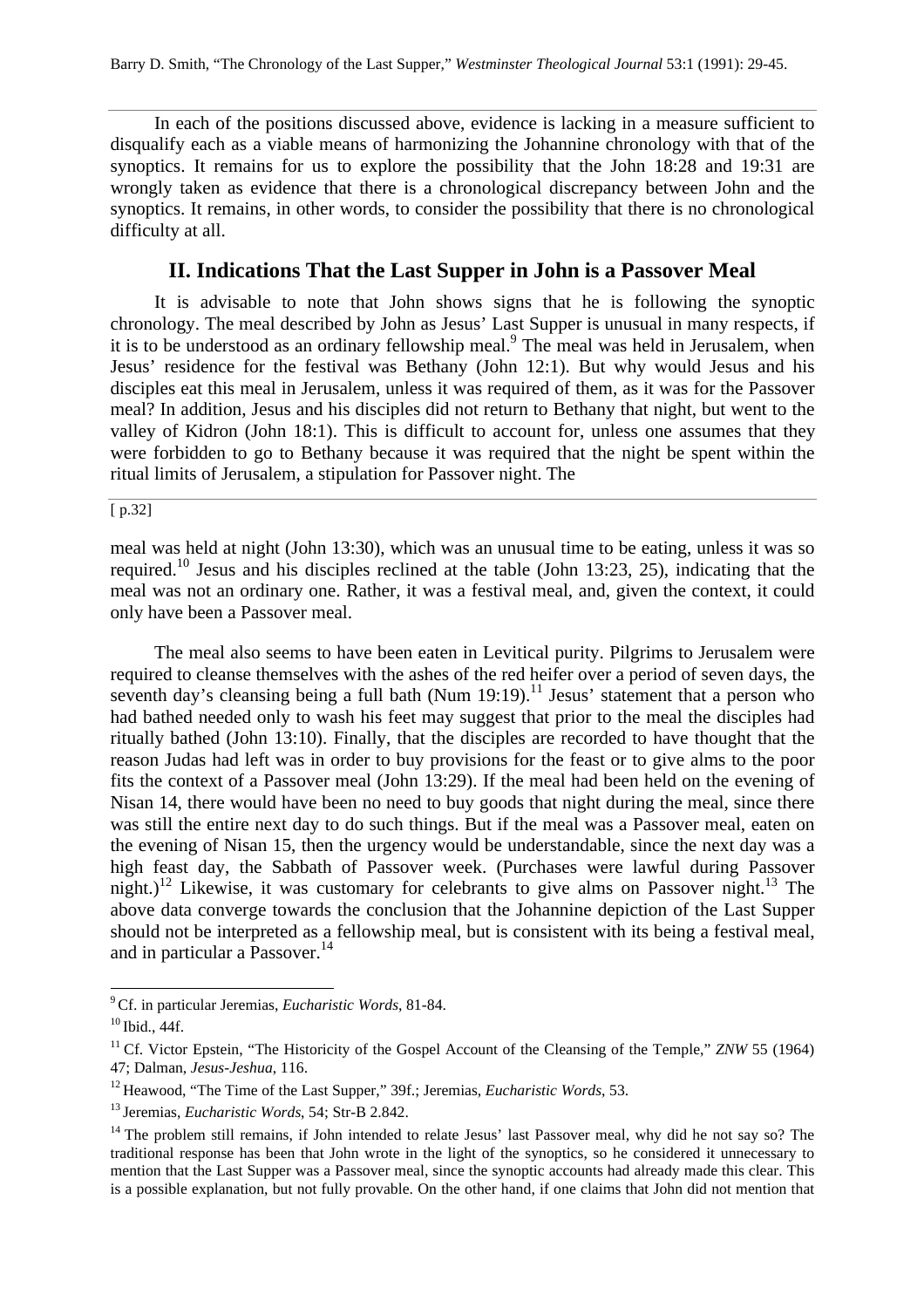Barry D. Smith, "The Chronology of the Last Supper," *Westminster Theological Journal* 53:1 (1991): 29-45.

The fact that the Last Supper in John appears to be a Passover meal should caution against premature conclusions concerning the incompatibility of the Johannine chronology with that of the synoptics.

# **III. The Ambiguity of First-Century Festival Terminology**

As we said, the two verses that stand as obstacles in the way of assimilating the Johannine chronology to that of the synoptics are John  $18:28$  and  $19:14$ .<sup>15</sup> John 18:28

# [ p.33]

l

reports that Jesus' accusers did not enter the praetorium, because they did not want to defile themselves, in order that they be able to eat the Passover. If to eat the Passover means to eat the Passover meal held on the evening of Nisan 15, then Jesus' Last Supper could not have been a Passover meal. Similarly, the day of Jesus' death is said in 19:14 to have been the preparation of the Passover. If this temporal designation denotes Nisan 14, again Jesus must have died before the Passover was eaten. For some, these two verses are the nails in the coffin of the hypothesis that the Johannine chronology can be assimilated to that of the synoptics. But an examination of the use of festival terminology relating to the Passover and the Festival of Unleavened Bread in first-century Palestine found in texts temporally close to the Gospel of John is quite revealing. It opens up other possibilities of meaning for these two verses, possibilities not incompatible with Jesus' Last Supper in John's Gospel being a Passover meal.

In the OT, the Passover and the Festival of Unleavened Bread are usually differentiated.<sup>16</sup> The Passover offerings were slaughtered on Nisan 14, and the Passover meal took place on the evening of Nisan 15, whereas the Festival of Unleavened Bread began on Nisan 15, and lasted until Nisan 21. The feasts were distinct, but obviously closely related (Exod 12; Lev 23:5f.; Num 28:16f.). This clarity of distinction, however, did not persist into the postbiblical period.

What does the term Passover and the related term the Festival of Unleavened Bread mean in the NT outside of the Gospel of John? Mark 14:1 reads  $\hat{\eta}$   $\delta$   $\tau \dot{\alpha}$   $\pi \dot{\alpha} \sigma \gamma \alpha$  ka $\dot{\tau}$  $\alpha$ ζυμα μετά δύο ήμέρας. Here Passover appears to be differentiated from the Festival of Unleavened Bread, if we take tal  $\alpha\zeta$   $\mu\alpha$  to be an abbreviation of  $\eta$  έορτη των άζύμων (Nisan 15–21). In this case, the clause would mean that in two days began the period consisting of Passover and the Festival of Unleavened Bread. Whether the term tol pasca would include Nisan 14 or part thereof is uncertain.

The parallel passages in Matthew and Luke, however, differ from Mark's version. If we assume the Two-Source theory, Matthew  $(26:2)$  has changed his *Vorlage* to read,  $\partial \delta \alpha \tau \epsilon \delta \tau \iota$  $\mu$ ετὰ ήμέρας τό πάσχα γίνεται. He omits the reference to the Festival of Unleavened Bread. Matthew could mean by  $\tau \circ \pi \alpha \sigma \chi \alpha$  either the entire festival period or the meal eaten on the evening of Nisan 15. It is probable, however, that he means the entire festival period,

the meal was a Passover because it was not, one is hard pressed to account for the peculiarities of the meal outlined above, which would certainly suggest to the informed reader that the meal was Jesus' last Passover.

<sup>&</sup>lt;sup>15</sup> It has been argued often that John 13:1 and 19:36 are also indications that Jesus was crucified before the beginning of Passover. Neither of the arguments based on these passages is very convincing, as has been recognized by most scholars.

<sup>&</sup>lt;sup>16</sup> In Ezekiel 45:21  $\overline{16}$  js used to denote the seven-day festival formerly called the Festival of Unleavened Bread.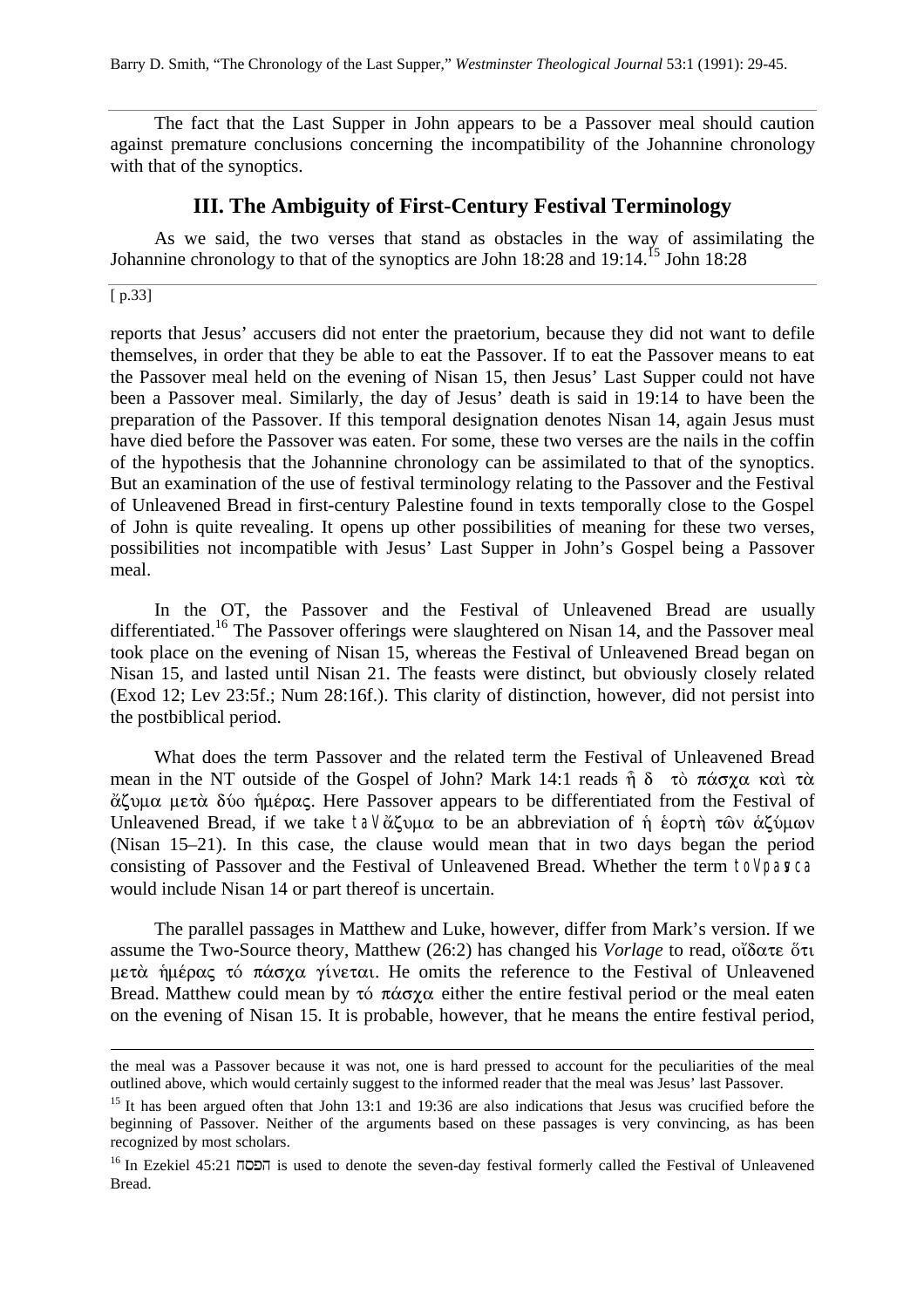since otherwise he would be changing the sense of his Marcan source. Luke's Gospel (22:1), different from both Mark and Matthew, has  $\eta \gamma \chi \epsilon v \delta$  έορτὰ τῶν ἀζύμων ἡ λεγομένη  $\pi\dot{\alpha}\sigma\chi\alpha$ . Luke clearly identifies the Festival of Unleavened Bread with the Passover. The two are indistinct. We might also point out that a similar phrase is used in Luke 2:41. It is said there that every year Jesus'

#### [ p.34]

parents went to Jerusalem for the festival of Passover ( $\tau \hat{\eta}$  έορτ $\hat{\eta}$  του πάσχα). It is unlikely that they went simply for Nisan 14/15; rather, Luke means the entire festival period.<sup>17</sup>

We find a similar ambiguity in the terminology used in Mark 14:12 and its parallels in Matthew and Luke. Mark 14:12 reads, καὶ τῆ πρώτῃ ἡμέρα τῶν ἀζύμων, ὅτε τὸ πάσχα  $\dot{\epsilon}$ θνον. If the first day referred to in this phrase is the first day of the Festival of Unleavened Bread, then Mark is saying that the first day of the festival was Nisan 14, since the Passover lambs were sacrificed on the afternoon of Nisan 14. In this case, according to the use of festival terminology in the OT, Mark has made an error.<sup>18</sup> But in the first century would it have been wrong to call the first day of the Festival of Unleavened Bread the day on which the Passover offerings were sacrificed? It may be that Mark 14:12 simply reflects an imprecision in first-century festival terminology. Other sources testify to the possibility of calling Nisan 14 the first day of the festival.<sup>19</sup> It is also possible that Mark's tal a\zuma is an abbreviation of the phrase  $\alpha i$  ήμέραι τῶν ἀζύμων (cf. Acts 12:3; 20:6), which presents no historical problem, for, since unleavened bread was not to be eaten after a certain hour on Nisan 14, it rightly became one of the days on which Jews were obliged to eat only unleavened bread.

Matthew (26:17) abbreviates Mark's version to  $\tau$  $\hat{\eta}$   $\delta$   $\pi \rho \omega \tau \eta$   $\tau \omega \nu$   $\alpha \zeta \nu \omega \nu$ . The meaning of the Matthean phrase, as with the Marcan, is either the first day of the Festival of Unleavened Bread or the first day of the days of unleavened bread. Luke's version in 22:7 reads,  $\hat{\eta} \lambda \theta \epsilon v \delta$  ή ήμέρα άζύμων, [έν] η έδει θύεσθαι τὸ πάσχα. Luke seems to prefer to call Nisan 14, the day on which the Passover victims were slaughtered, the day of the Festival of Unleavened Bread. In other words, according to Luke's terminology, the entire eight-day period of Nisan 14–21 constitutes the Festival of Unleavened Bread. In 22:1, we should recall, Luke calls the Festival of Unleavened Bread the Passover.

#### [ p.35]

l

The terminological imprecision of both Marcan phrases and their parallels in Matthew and Luke is evident. In particular, a clear distinction between Passover and the Festival of Unleavened Bread is not maintained. Also Nisan 14 is referred to as the first day of Unleavened Bread/days of unleavened bread (Mark; Matt) and simply as the day of the

<sup>&</sup>lt;sup>17</sup>The term  $\pi \dot{\alpha} \sigma \gamma \alpha$  in the synoptics can also mean the Passover offering or the Passover meal. Mark 14:12 = Matt 26:17 = Luke 22:8; Mark 14:14 = Luke 22:11; and Luke 22:15 use the phrase  $\phi \alpha \gamma \epsilon i \nu$  tò  $\pi \alpha \sigma \gamma \alpha$ . In Mark 14:12 = Matt 26:19 = Luke 22:13 we find ετοιμάζειν τὸ πάσχα. Finally, in Matt 26:18, Jesus tells his disciples to say to a certain man in Jerusalem: πρὸς σ ποιὼ το πάσχα μετὰ τῶν μαθητῶν μου.

<sup>&</sup>lt;sup>18</sup> Dalman (*Jesus-Jeshua*, 105) held that the calling of Nisan 14 the first day of Unleavened Bread was the result of Gentile ignorance of the Jewish festival calendar. Ludger Schenke drew the conclusion that this error was one of the tell-tale signs that the redactor of Mark was responsible for the Passion chronology; the redactor thereby proved that he could not be trusted with Jewish chronology (*Studien zur Passionsgeschichte des Markus* [Wärzburg: Echter, 1971] 152-60).

<sup>&</sup>lt;sup>19</sup> There is limited evidence in rabbinic sources that Nisan 14 was considered the first day of the Festival of Unleavened Bread (cf. Str-B 2.813-15; Jeremias, *Eucharistic Words*, 17 n. 4). Josephus (*J.W*. 5.3.1 §98) also refers to the day of the Festival of Unleavened Bread as beginning on the fourteenth of the month:  $\kappa \alpha \hat{i}$  the  $\tau \hat{a}$ άζύμων ένστάσης ήμέρας τεσσαρεσκαιδεκάτη Ξανικού μηνός.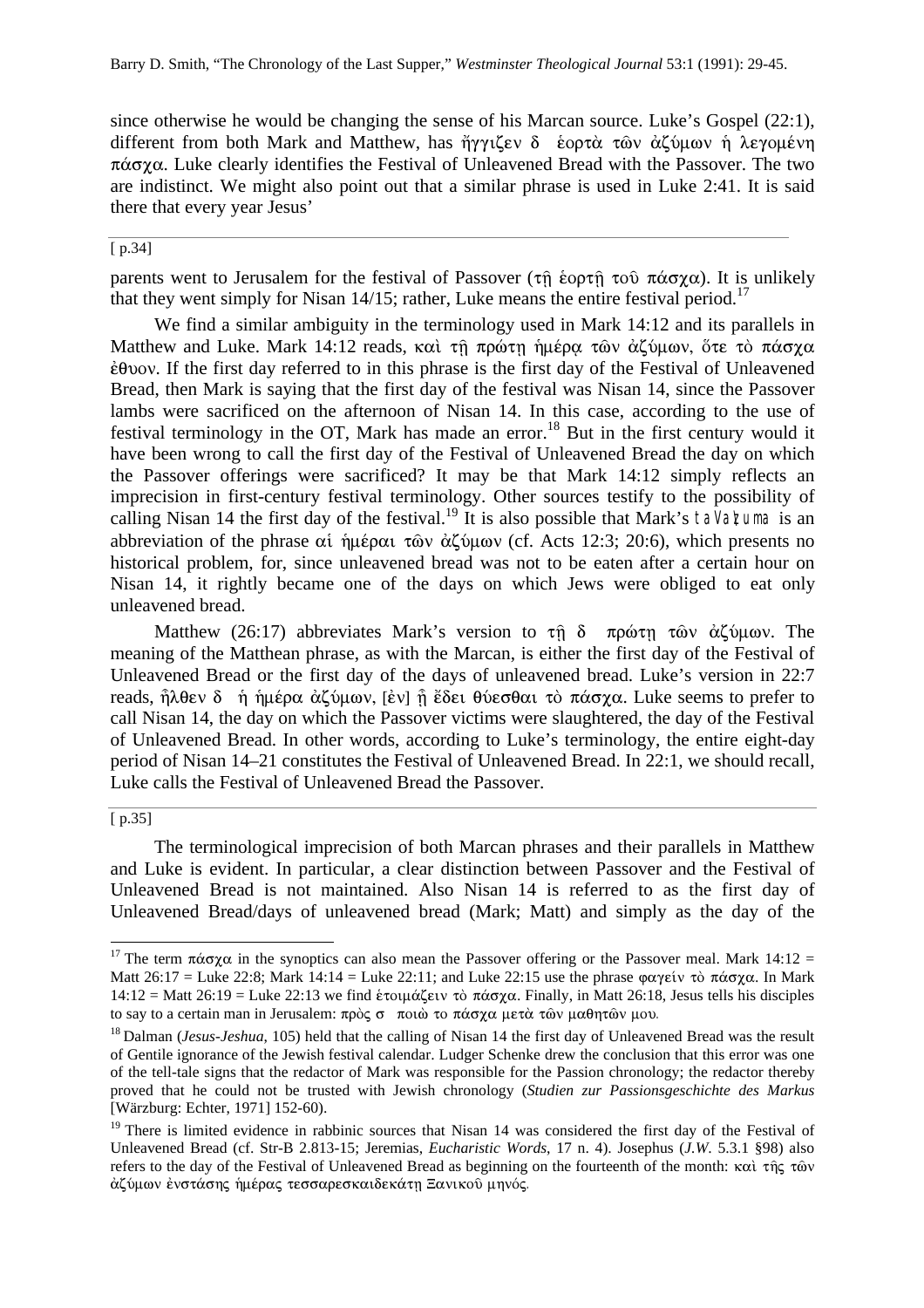Festival of Unleavened Bread (Luke). In Acts 12:3 and 20:6 the festival period is referred to as the days of Unleavened Bread, which likely includes Nisan 14.

The imprecision of terminology relating to Passover and the Festival of Unleavened Bread is equally as evident in sources outside of the NT and roughly contemporary with it. Josephus consistently blurred the distinction between the two. In one place he referred to the whole, eight-day festival period—from Nisan 14 to Nisan 21—as the Festival of Unleavened Bread (εδρτήν ... τῶν ἀζύμων, *Ant.* 2.15.1. §317). Jeremias held that what Josephus meant by the eight-day festival was the period of Nisan 15–22, the twenty-second being included in deference to the diasporan practice.<sup>20</sup> This is unlikely, however, since Josephus was not a diasporan Jew, and would have been more inclined to give the Palestinian practice. Rather he, in accordance with his usual practice, is compressing the two festivals into one, including both feasts under the same name. In addition, if Josephus did make a point of deferring to the diasporan practice, one would expect consistency, which we do not find, for in another place he described the feast as lasting seven days (*Ant*. 3.10.5. §249). The hypothesis that he was inconsistent in his use of terminology, as his contemporaries were, makes better sense of the data.

Further evidence for Josephus' inclusion of Nisan 14 as part of the Festival of Unleavened Bread can be found in *The Jewish War*. In *J.W*. 5.3.1 §98, he calls Nisan 14 the day of unleavened bread, suggesting that the day of preparation had been assimilated to the subsequent seven-day festival (cf. Luke 22:7). Similarly, in *J.W*. 2.12.1 §224; 2.12.7 §244; 2.14.3 §280, he refers to the festival period as the Festival of Unleavened Bread. It is likely that he meant by this the entire feast period of Nisan 14–21, rather than the period of Nisan 15–21.

Elsewhere Josephus uses the terms the Festival of Unleavened Bread and Passover as synonyms or refers to the festival period as the Passover (*Ant*. 14.2.1 §21; 17.9.3 §213; 18.2.2 §29; 18.4.3 §90; 20.5.3 §106; *J.W*. 2.1.3 §10). When he is commenting on the biblical text, however, he maintains the distinction between Passover and the Festival of Unleavened Bread, as in *Ant*. 3.10.5 §§248–51. In that same passage, he calls Nisan 16 the second day of the Festival of Unleavened Bread.

It is clear that for Josephus the terms used to designate the two festival periods had become imprecise to the point of being interchangeable. That Josephus could refer to this eight-day period in one place as the Festival of Unleavened Bread and in other places

#### [ p.36]

l

use Passover as a synonym for the Festival of Unleavened Bread or simply refer to the entire period as the Passover confirms what we have seen from our examination of the Synoptic Gospels and Acts. It seems that, in common use, a distinction was no longer made between Passover and the Festival of Unleavened Bread and that Nisan 14 had become assimilated to the festival period.

We find a different set of terms relating to the Passover and the Festival of Unleavened Bread in place in the Mishna and Tosepta.  $\Box$  in the Mishna and Tosepta can mean the Passover offering.<sup>21</sup> It can also mean the entire festival period. In many passages it is impossible to know whether Nisan 14 is included as one of the days of Passover, but in other passages it is

<sup>20</sup>Jeremias, *Eucharistic Words*, 17 n. 2.

 $21$  Outside the tractate m. Pesah,  $\Box$  means the Passover offering in m. Sabb. 23:1; m.  $'Arak$ . 2:3 par t.  $'Arak$ ; m. Ker. 3:8. Within the tractate m. Pesah the references to  $\overline{DQD}$  as the Passover offering sacrificed on Nisan 14 are too numerous to list.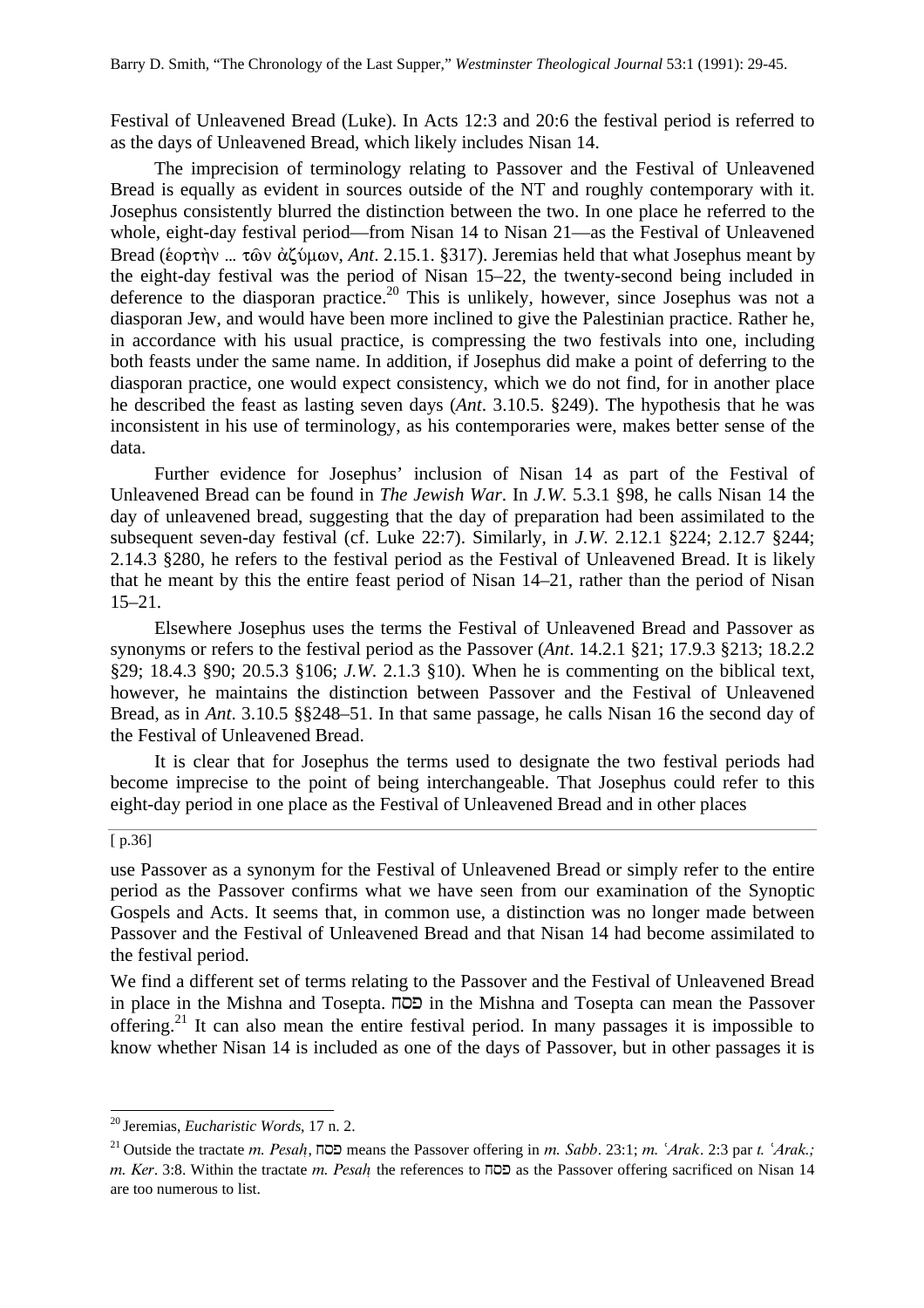clear that Passover only begins on the fifteenth.<sup>22</sup> Nisan 14 in the Mishna and Tosepta is referred to as "the eve of Passover" (ערב פסח).<sup>23</sup> Correspondingly, the "first holy day of Passover" (יום טוב הראשון של פסח) is Nisan 15 (cf. *m. Ta'an.* 1:2; m. Hag. 1:3), and the second day of Passover is Nisan 16, the day on which the omer is offered (cf.  $m$ . Menah. 10:1, 3). The period of time during which the meal itself was eaten on the evening of Nisan 15, however, what the OT usually calls the Passover, seems to be called in the Mishna one of the "nights of Passover" (לילי פסחים).<sup>24</sup> There are also passages referring to the Passover as a period of time that can only denote the evening on which the Passover meal was eaten. When  $m$ . Pesah. 2:6, for example, refers to the eating of bitter herbs on Passover, since bitter herbs were not required eating at any time but on the evening of Nisan 15, Passover in this context must mean that period of time.<sup>25</sup>

In *m. Pesah*. 9:5 we find  $\Box$  used to denote the festival offerings sacrificed by the Passover pilgrims on any day of the festival. In this mishna, it is asked what the difference is between the Passover (i.e., Passover offering) in Egypt (בסח מצרים) and the Passover of subsequent generations (כסח דורות). The Passover in Egypt had to be acquired on the tenth of the month and its blood was required to be sprinkled on the lintels and the door

#### [ p.37]

l

posts. In addition, it had to be eaten in haste during one night (בלילה אחת). In contrast, it was customary to eat the Passover of subsequent generations during the entire seven-day festival period. There is no doubt that this mishna allows for the eating of the  $\overline{p}$  over the seven-day period. In other words, the term  $\overline{p}$  in m. Pesah. 9:4 means not only the Passover offering/meal slaughtered and eaten on Nisan 14/15 but any of the fellowship offerings eaten during the entire feast.<sup>26</sup> One must conclude that this was one of the semantic possibilities of the term  $\overline{p}$  at the time of the composition of the Mishna and before.<sup>27</sup>

<sup>&</sup>lt;sup>22</sup> Outside the tractate m. Pesah,  $\Pi$ CD means the festival period in m. Seb. 2:1; m. Ma<sup>s</sup> as, . 5:6; m. Hal. 1:1, 8; m. Sabb. 23:1; m. Segal. 3:1, par t. Segal. 2:1; t. Besa 2:15; m. Roš. Haš. 1:2, 3 par t. Roš. Haš. 1:12, 13; m.  $Ta<sup>2</sup>$  m. 1:2; m. Meg. 3:5 par t. Meg. 3:5; m. Hag. 1:3 par t. Hag 1:4; m. Ned. 7:8, 9; 8:2, cf. t. Ned. 4:7; m. B. Qam. 9:2 par t. B. Qam. 10:3; m. B. Mes. 8:6, cf. t. B. Mes. 8:27; m. Mak. 3:2; m.  $Ed. 2:10$ ; 7:6; m. Menah. 10:23; m. Bek. 9:5; m. 'Arak. 2:3; m. Tem. 3:1; 7:5; m. Ker. 1:1; 3:8; m. Mid. 3:4. Within the tractate Pesahim, means the festival period in a few instances, such as m. Pesah  $2:35, 7$ ;  $3:1$ ; cf. t. Pesah  $2:1$ ,  $3-10$ ,  $15$ .

<sup>&</sup>lt;sup>23</sup> Outside of the tractate m. Pesah, cf. m. Ma<sup>s</sup>aś. S. 5:6; m. Sabb. 23:1; m. *`Ed.* 5:2; m. Menah. 10:1, 3, par t. *Menah.* 10:23. Within the tractate m. Pesah, cf. 4:1, 5, 6; 5:1; 8:8; 10:1; cf. t. Pesah. 3:18; 10:1.

<sup>&</sup>lt;sup>24</sup> Cf. *m. Bes* 2:7; *m. Pesah.* 4:4; *m.*  $Ed. 3:11$ .

<sup>&</sup>lt;sup>25</sup> We should note that within the intertestamental period references in the extant literature to the Passover and the Festival of Unleavened Bread are absent, with the exception of the *Jubilees*. There Passover means the meal held on the evening of Nisan 15.

<sup>&</sup>lt;sup>26</sup> Often one finds the term חגיגה used in m. Pesah. and other tractates to mean the festival offering (cf. m. *Pesah.* 6:3, 4; 10:9; m. Meg. 1:3; m. Ha. 1:2, 8). But the festival offerings are also known simply as the sacrifices (הובחים), distinguishing them from the Passover offerings (cf. m. Pesah. 10:6, 9). In m. Ha. the festival offerings are referred to by their biblical names: peace-offerings (שלמים) and free-will offerings (נדבה) (cf. m. Hag. 1:4, 5). Given the semantic fluidity of the terminology used to denote the festival offering, it should not be surprising if  $\overline{p}$  in some contexts could also denote the festival offerings.

<sup>&</sup>lt;sup>27</sup>This phenomenon has its antecedents in the OT. In 2 Chr 35:7, Josiah provides his people with thirty thousand sheep and goats, as well as three thousand head of cattle (בקר). The implication is that the cattle were also considered to be Passover offerings. The meaning of the term  $\overline{p}$  in this context, therefore, could include the festival offerings, since it was not permissible to sacrifice cattle for the Passover offering slaughtered on Nisan 14. Cattle were permissible, however, for festival offerings (cf. m. Tem. 3:1).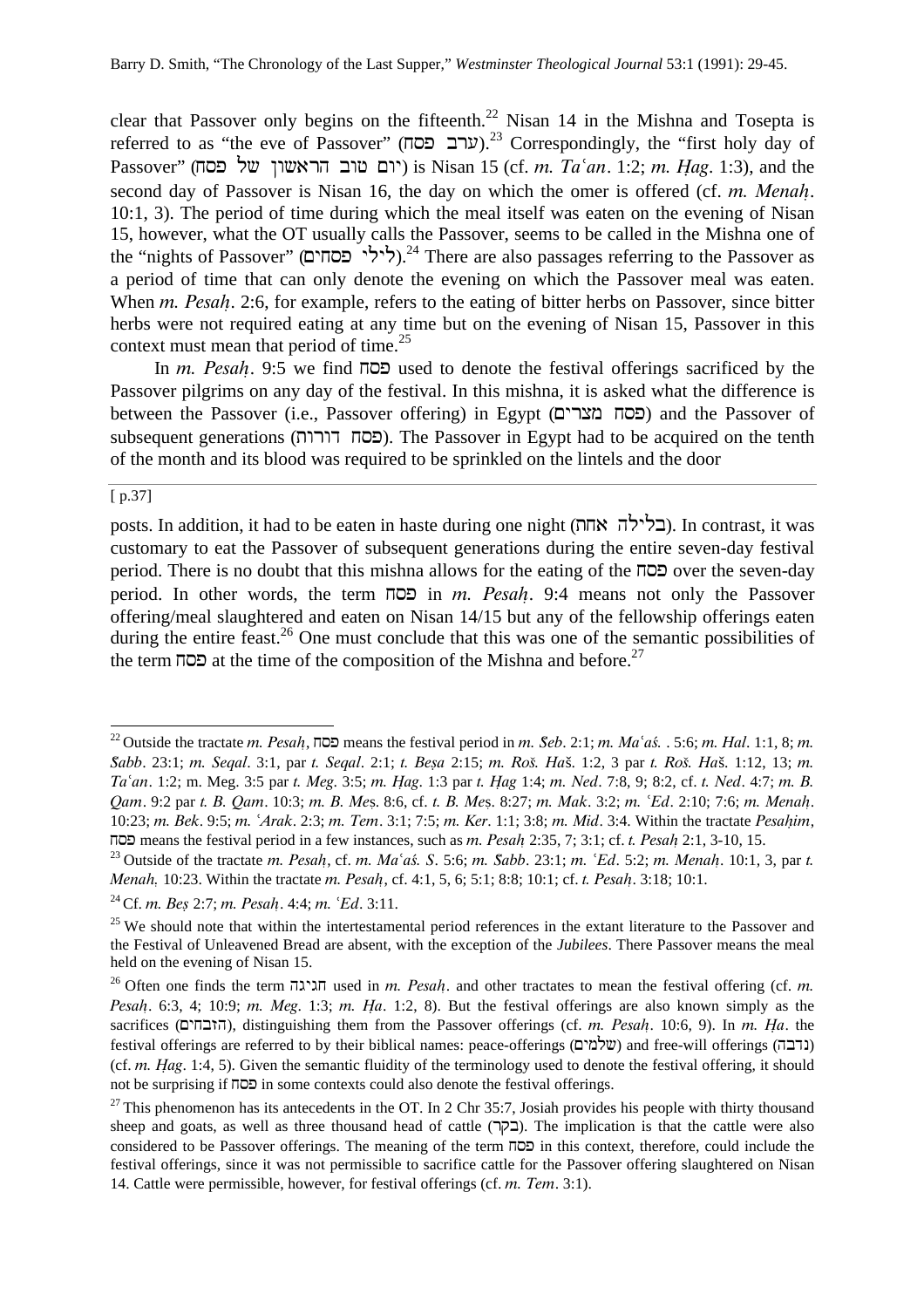In the tannaitic midrashim also,  $\overline{1}$  can mean not only the Passover offering but the festival offering as well. In Deut 16:2, the Passover is to be sacrificed to the Lord in the place where it shall please him to make his name dwell. This sacrifice can be from the flock  $(\mathbb{X}\mathbb{X})$ or the herd (rqb). The flock denotes either sheep or goats, both of which are permissible for the Passover sacrifice on Nisan 14. The herd denotes cattle, which are not permissible as the Passover offering on Nisan 14. The meaning of  $\overline{D}D$  in Deut 16:2, therefore, is ambiguous.

The rabbinic exegetes resolved the ambiguity by interpreting  $\Pi$ <sup>on</sup> in Deut 16:2 as denoting both the Passover offering and the festival offering (Sipre Deut 16:2 §129). The obligation of the Passover pilgrim was to sacrifice both the Passover offering from the flock and a festival offering from the herd during the festival period. Similarly, later in *Sipre* Deut 16:4 (§131), we find that the Deuteronomic stipulation that the meat of the Passover offering must not be left until morning is understood to mean the morning of the third day. How is this possible? The meat of the sacrifice offered on the first day of the feast can be, according to the context of Deut 16, nothing but the meat of the  $\overline{D}D$ . Now, if read in the light of Exod 12:10, jsp must be interpreted as the Passover offering sacrificed at sunset on Nisan 14 and consumed before daybreak on Nisan 15. But this is not how the term is interpreted in Sipre Deut. Again  $\overline{102}$  is understood as including the festival offering, so that the morning referred to is the morning of the third day after the

[ p.38]

l

slaughter of the victim, in accordance with the stipulations set out in Lev 7:16 pertaining to the free-will offerings (cf. Sipre Lev 7:16). Mek. 12:5 (Pisha  $4:10-56$ ) also reflects the confusion that Deut 16:2 created for the rabbis in their attempts to establish the procedure for the Passover of subsequent generations. The problem, as we said, was that Deut 16:2 could be interpreted as allowing the offering sacrificed on Nisan 14 to be taken from the herd as well as from the flock. This interpretation, however, is rejected by all authorities cited. R. Akiba, for example, justified his conclusion by the application of the hermeneutical principle that when two passages seem to contradict each other, they are to stand as they are, until a third passage can be brought to bear on the point in question. In this case, Deut 16:2 seemed to allow the sacrifice of cattle for Passover, whereas Exod 12:5 stipulated that the offering be from the flock. The third and mediating verse was Exod 12:21, where Moses explicitly said that the Israelites were only to take a lamb for the Passover offering. Accordingly, the Passover offering taken from the herd must be the festival offering, not the Passover offering slaughtered on Nisan  $14.^{28}$  We might add that in t. Pesah. 5:2, 3 the same ruling is made with respect to the proper animals for the Passover and festival offerings as we find in Sipre Deut and the Mekilta, but without reference to its probable midrashic origin in Deut 16:2 (cf. m. Pesah..  $6:4$ .<sup>29</sup>

Now the question that arises is whether the rabbinic effort at harmonizing Scripture by their decision to interpret  $\overline{D}D$  in some contexts as denoting the festival offerings actually reflects common usage. Or is this phenomenon simply the result of the demands for halakic consistency? No doubt the rabbis found the difficulty created by Deut 16:2 to be intolerable: the Torah had to be self-consistent. But given that  $\Pi$  is used in m. Pesah. 9:4 to mean festival offering where there is no midrashic interest in consistency present suggests that this

 $28$ Billerbeck also quoted other instances of the use of Passover to mean the festival offerings in post-tannaitic sources (Str-B 2. 838).

<sup>&</sup>lt;sup>29</sup>Zeitlin was wrong, therefore, when he said that the festival offering (חגיגה) was never called the Passover (cf. "Last Supper," 256).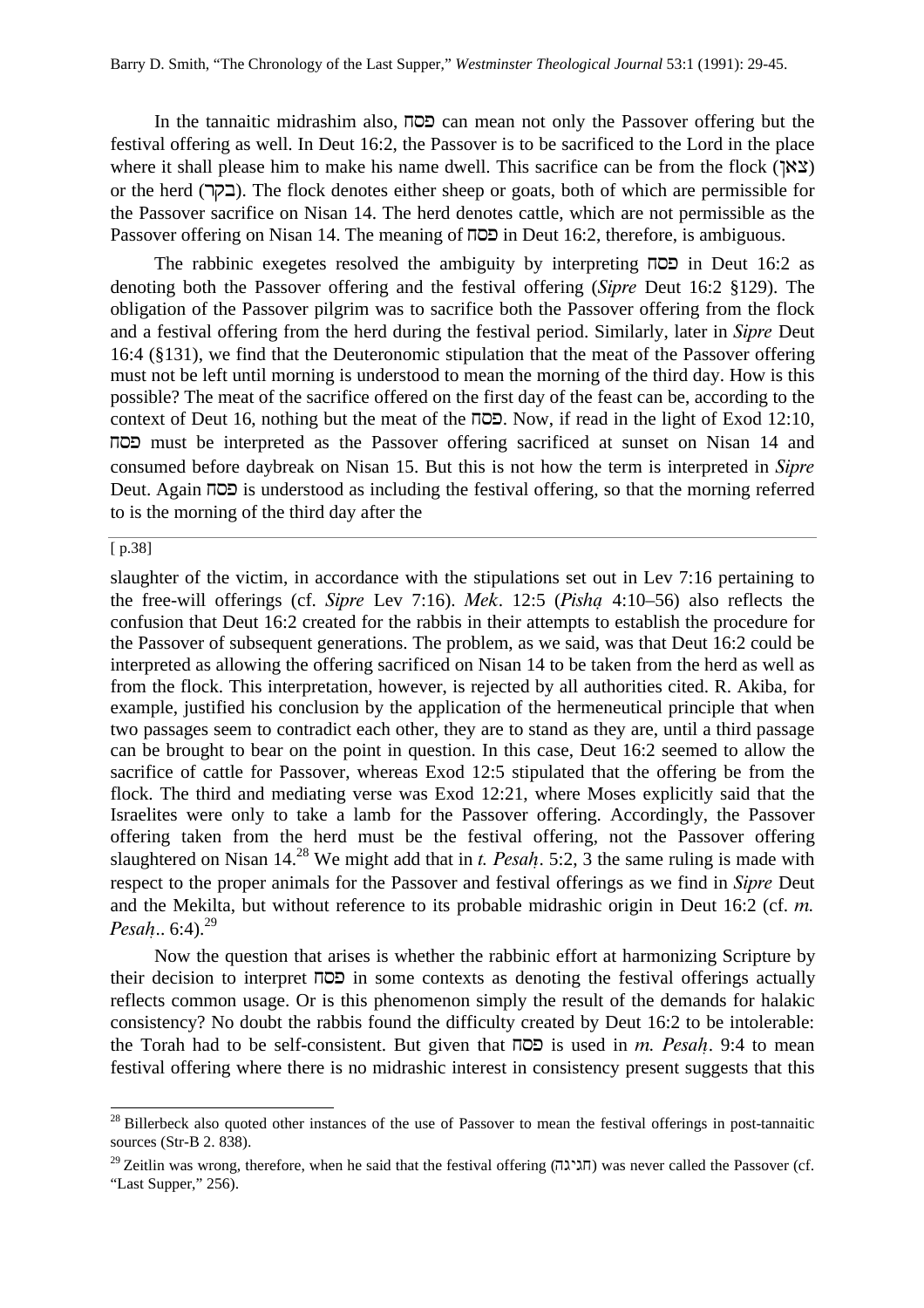meaning was one of the semantic possibilities of the term in common usage. In fact, the solution to the midrashic problem caused by Deut 16:2 could have been suggested to rabbis by the actual use of  $\Pi$  $\Box$  to mean festival offering. The two festivals—Passover and the Festival of Unleavened Bread—had been terminologically compressed into one by the first century, so that Passover had come to denote the entire festival period. As a corollary to this phenomenon, the sacrifices offered during the festival—the **חביגה** and henomenon, the sacrifices offered during the festival—the now in common speech simply as the Passover offerings.

We have established that at some point in the history of the Jewish festivals of the postbiblical period the terminology relating to Passover and the subsequent Festival of

 $\sqrt{p.39}$ 

Unleavened Bread changed. The OT usually differentiates the Passover from the Festival of Unleavened Bread. In the NT and Josephus' writings, we find that there has been a shift in terminology, resulting in an imprecision in meaning in the use of the terms Passover and Festival of Unleavened Bread. They tend to be used interchangeably. Furthermore, Nisan 14 in some contexts is included as part of the Festival of Unleavened Bread or the days of Unleavened Bread. In the Mishna and Tosepta, the term Festival of Unleavened Bread has been eliminated altogether. Passover refers to the entire festival period as well as to the offering sacrificed on Nisan 14. In addition, we saw that in m. Pesah. 9:5  $\Pi$ DD was used to mean the festival offerings of the seven-day feast: the  $\Pi \Box \Box$  was said to be eaten for seven days. In the tannaitic midrashim we also saw that the Passover is said to denote in some contexts the festival offering.

# **IV. The Two Problem Passages in the Gospel of John**

# **1. John 18:28**

We now turn to the first of the "problem passages" in the Gospel of John. In John 18:28, we read of Jesus' accusers: καὶ αὐτοὶ οὐκ εἰσῆλθον εἰς τὸ πραιτώριον, ἴνα μὴ μιανθῶσιν  $\dot{\alpha}$ λλά φάγωσιν τὸ πάσγα. The *crux interpretionis* is the clause τνα μή μιανθῶσιν ἀλλὰ  $\phi \alpha \gamma \omega \sigma \chi$  to  $\pi \alpha \sigma \gamma \alpha$ . Two questions need to be answered. First, why would Jesus' accusers be prevented from eating the Passover if they entered the praetorium? Second, what does "to eat the Passover" mean?

There seems to be only one possibility concerning why entering the praetorium would cause ritual defilement and, as a result, prevent Jesus' accusers from eating the Passover. The dwellings of Gentiles were considered ritually defiling, because it was assumed that a Jew contracted corpse uncleanness by entering therein, owing to the belief that Gentiles buried their miscarried children within their houses.<sup>30</sup> This type of ritual defilement would prevent a Jew from taking part in the sacrificing of the Passover lamb or the festival offering.<sup>31</sup> The Mishna stipulates that one affected by any ritual uncleanness, including, of course, corpse uncleanness, cannot participate in either the Passover meal (cf.  $m$ . Pesah. 7:7) or meals composed of festival offerings (cf. m. Pesah. 6:3).<sup>32</sup> (Cf.

 $30$  m. Ohol. 8:7; t. Ohol. 8:11.

<sup>&</sup>lt;sup>31</sup>The OT forbids one affected by corpse uncleanness from eating either the Passover (Num 9:6ff.) or the festival offering (Lev 9:20f.).

<sup>&</sup>lt;sup>32</sup> There were some cases where those who became disqualified from eating the Passover were exempt from offering the second Passover, while nonetheless being unable to participate in the feast  $(m. Pesah. 8:2, 6; t.$ Pesah. 7:5f.). The general principle seems to be that if one has had the blood tossed on one's behalf and then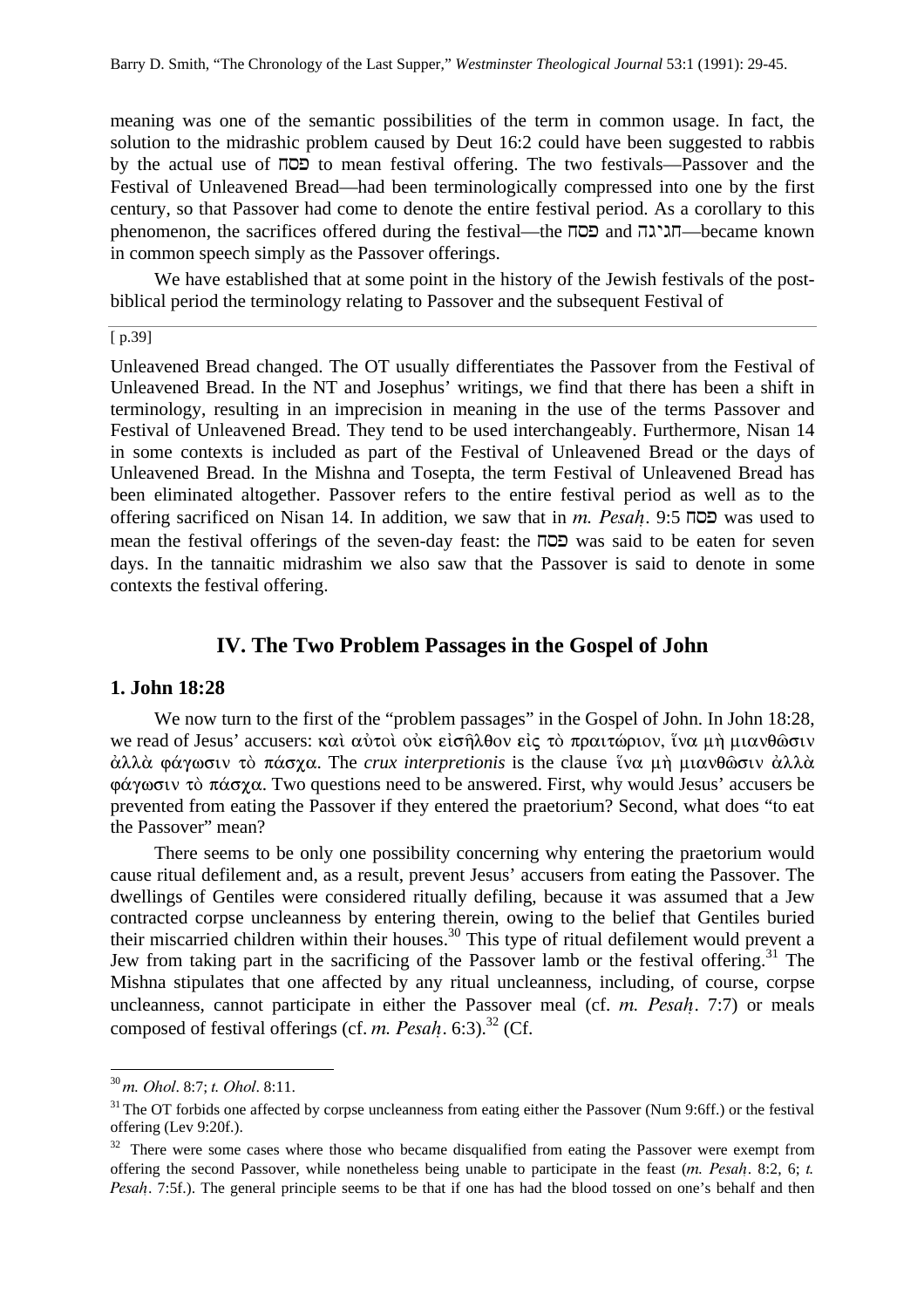Barry D. Smith, "The Chronology of the Last Supper," *Westminster Theological Journal* 53:1 (1991): 29-45.

[ p.40]

parallel material in t. Pesah. 6:5; 8:1, 2.)<sup>33</sup>

We turn now to the second question, namely, what does "to eat the Passover" mean? The phrase "to eat the Passover" in the synoptics without a doubt means to eat the Passover lamb or meal.<sup>34</sup> But does "to eat the Passover" mean the same thing in John's Gospel? The phrase only appears this once in John, and every other use of the term to

[ p.41]

l

pasc denotes the festival period, similar to its use as a temporal designation in the Mishna and Tosepta.

Obviously, if the phrase  $\phi \alpha \gamma \omega \sigma \nu \dot{\alpha} \pi \dot{\alpha} \sigma \chi \alpha$  in John 18:28 means what the synoptics mean by it—the eating of the meal on the evening of Nisan 15—then Jesus' arrest, according to the Gospel of John, took place on the evening of Nisan 14 and his execution took place between the evenings, i.e., in the afternoon of Nisan 14. But given that the Johannine Last Supper appears to be a Passover meal and that the meaning of the term  $\pi \dot{\alpha} \sigma \chi \alpha / \Pi$ 

subsequently became disqualified from eating, one was exempt from offering the second Passover. On the other hand, according to the Mishna and Tosepta, the Passover offering could be eaten in a state of uncleanness under certain conditions. If the entire congregation or even the majority thereof became unclean, or if the Passover offering was made unclean by reason of the uncleanness of an officiating priest, then the group could eat the Passover in a state of uncleanness. Sipre Deut 16:5 (§132) and t. Pesah. 6:2 quote R. Eliezer ben Matithiah as ruling that the majority has to be more than a majority of one. With respect to the uncleanness contracted by members of the congregation, a condition for the possibility of eating in a state of uncleanness seems to have been that the Passover be slaughtered before the act of becoming unclean occurred (m. Pesah. 7:6; t. Pesah. 6:2). Also, if unknowingly the Passover was offered in uncleanness and subsequently this fact came to light, the meal could be eaten in uncleanness (m. Pesah. 7:4, t. Pesah. 6:1). Neither of these provisions would apply, however, in the case of Jesus accusers in John 18:28, if we assume that the Passover referred to was the Passover of Nisan 14/15. Jesus accusers would have become unclean prior to the slaughter of the lambs and would have known that they were unclean.

<sup>33</sup> Barrett (*John*, 532) and Robinson ("The Date and Significance of the Last Supper," 130) wrongly interpreted m. Pesah. 8:8 as saying that one defiled by corpse uncleanness could be purified without waiting the usual seven days and thereby be able to eat the Passover meal. The passage in question, unparalleled in the Tosepta, states that the mourner ( $\mathcal{V}(\mathcal{V}(\mathcal{V}(\mathcal{V})))$ , the one who learns of the death of a relative, or the one who has the bones of his parents gathered can eat the Passover after he has bathed in the evening. This mishna, however, contrary to the interpretation of Barrett and Robinson, does not concern the one who has contracted corpse uncleanness.

In each case the person is required to be in mourning and, therefore, not able to participate in any feast (Deut 26:14). The mourner is the one who is involved in the preparations for burial, but has not been made ritually unclean through contact with the dead. The one who hears of the death of a kinsman is not involved in the burial preparations, owing to the distance between him and the dead, yet is still in mourning. In both of these cases, the person is in the state of mourning until the burial, which usually took place the same day as the death. (After burial one became a  $\lambda$ אבל.) In the case of the one who has the bones of his parents gathered, but does not come into contact with them himself, he is required to perform a second mourning on that day. In all three cases, the mourning is to come to an end at the close of the day, and the question that the Mishna addresses is whether people in these three classes can participate in the Passover meal, even though they were in mourning during the previous day. It is important to stress that none had contacted corpse uncleanness. If they had become thus ritually defiled, they would have had to wait the prescribed seven days. According to the Mishna, therefore, people who fall in one of these three categories need only bathe in the evening to be able to participate in the Passover meal. The mourner cannot, however, eat the other sacrificial offerings, whereas people in the other two classes can.

 $34$  See above, n. 17.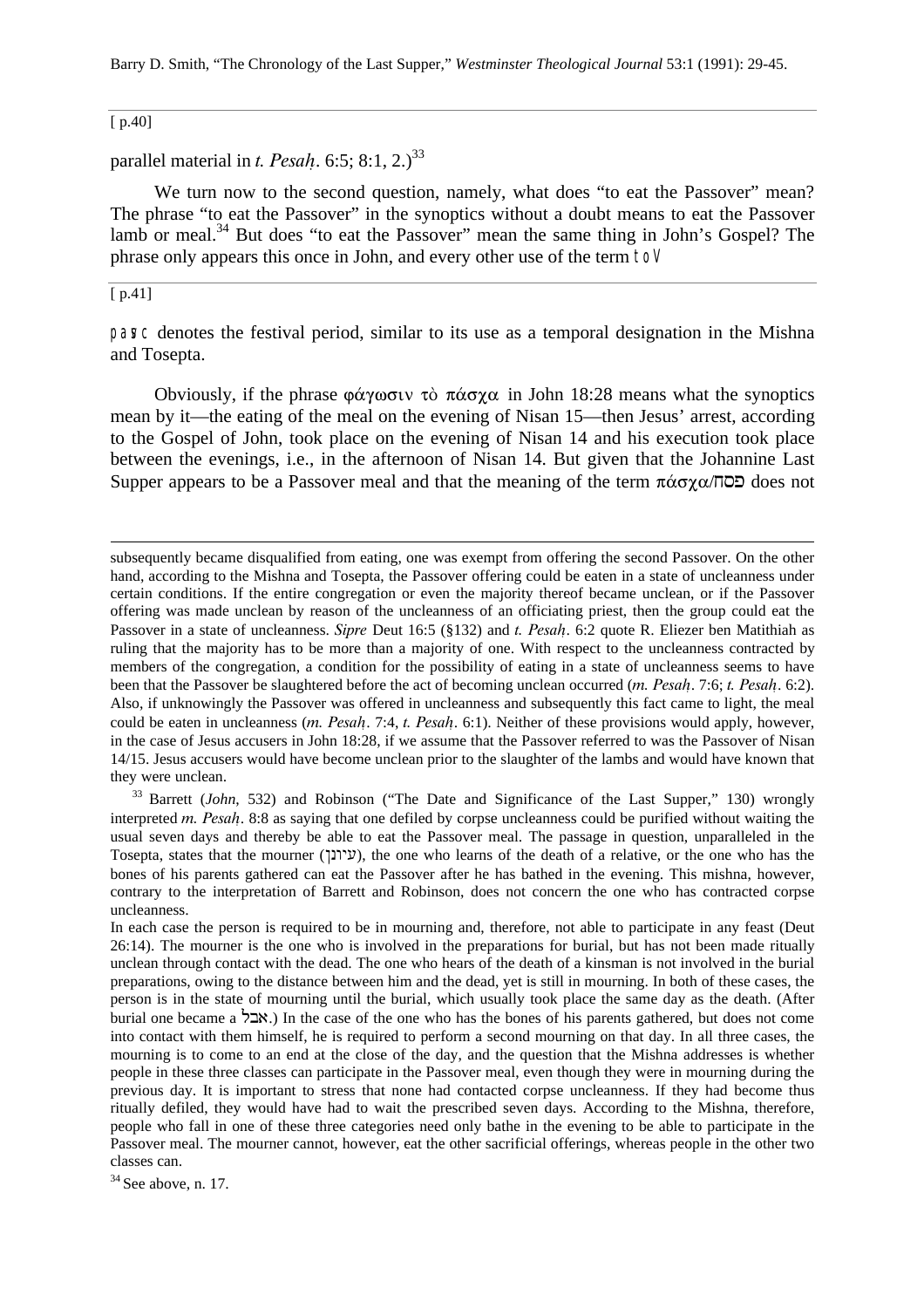necessarily mean the lamb/meal eaten on the evening of Nisan 15 in sources roughly contemporary with John's Gospel, this conclusion by no means follows.

The phrase  $\phi \alpha \gamma \omega \sigma \nu \tau \delta \pi \alpha \sigma \gamma \alpha$  in John 18:28 may mean to eat the festival offering required to be sacrificed by the Passover pilgrims on Nisan 15, the first day of the feast (cf. m. Ha. 1:3).<sup>35</sup> When Jesus' accusers expressed hesitation about entering the praetorium for fear of not being able to eat the Passover, they could have been referring to this offering.<sup>36</sup> We have already seen that there is precedent in the sources for referring to all the offerings sacrificed during the entire feast as Passover offerings.<sup>37</sup> If this is the meaning of John 18:28, then Jesus was taken to the praetorium on the evening of Nisan 15, after the Passover meal was completed but before the sacrificing of the festival offerings later in that day.

# **2. John 19:14**

The second verse in John's Gospel that stands as an obstacle to the easy assimilation of John's Passion chronology to that of the synoptics is John 19:14. When

#### [ p.42]

l

Pilate brought Jesus out and presented him before the mob, which then shouted for his execution, it was said to have been  $\pi \alpha \rho \alpha \sigma \kappa \epsilon \nu \dot{\eta}$  to  $\tilde{\nu} \alpha \sigma \chi \alpha$ ,  $\tilde{\omega} \rho \alpha \hat{\eta} \dot{\alpha} \zeta$   $\tilde{\epsilon} \kappa \tau \eta$ . Should the term παρασκευή τοῦ πάσχα be understood as a translation of the Hebrew  $\pi$ UL which we saw in the Mishna means Nisan  $14$ ?<sup>38</sup> Or could the term mean something other than Nisan 14? The most appropriate way of proceeding with this investigation is to begin with John's own use of paraskeuh and then proceed to other sources.

In John  $\pi\alpha\rho\alpha\sigma\kappa\epsilon\nu\eta$  occurs, apart from 19:14, in 19:31, 42. In both instances it means the day before the Sabbath, i.e., Friday. In John 19:31, because it was  $\pi \alpha \rho \alpha \sigma \kappa \epsilon \nu \eta$  and the next day was a high Sabbath (a Sabbath during a festival period) the Jews could not leave Jesus' body on the cross. Similarly, in 19:42, since it was the  $\pi \alpha \rho \alpha \sigma \kappa \epsilon \nu \eta \nu \tau \hat{\omega} \nu$  'Iov $\delta \alpha \iota \omega \nu$ , Jesus' body was buried in a nearby tomb. Clearly both uses of  $\pi \alpha \rho \alpha \sigma \kappa \epsilon \nu \dot{\eta}$  mean the day before the Sabbath.<sup>39</sup>

 $35$  Zeitlin claimed that the Jews could have eaten festival offerings, in particular the festival offerings sacrificed on Nisan 15 (m. Hag. 1:3), even if they had contracted uncleanness ("Last Supper," 256). What they could not do was participate in the sacrifice of the animal at the temple, because they could not enter the temple in a state of uncleanness. As Zeitlin wrote, "Moreover, a Jew could join friends in offering the chagiga by sharing the costs of the animal. Entrance into the Hall of Judgment would not prevent a Jew from eating the chagiga with his family." Zeitlin, however, is wrong in this. Lev 7:19-21 states explicitly that one cannot eat the thanksgiving offerings and the free-will offerings (i.e., the festival offerings) in a state of ceremonial impurity (cf. Str-B 2.839).

<sup>&</sup>lt;sup>36</sup> Cf. C. C. Torrey, "The Date of the Crucifixion according to the Fourth Gospel," *JBL* 50 (1931) 227-441; id., "In the Fourth Gospel the Last Supper Was the Passover Meal," *JQR* 42 (1951-52) 237-50; cf. also T. Zahn, *Introduction to the New Testament* (3 vols.; Edinburgh: T. & T. Clark, 1909) 3.296-98.

 $37$  It has also been argued that fagwsin to particle could be a synonym for "to celebrate the festival." Support for this view is found in the fact that one finds a similar phrase in 2 Chr 30:22. In this passage it is said that the people ate the feast for seven days (ויאבלו את־המועך שבעת הימים). If one assumes that Passover is a general term for the entire festival period, the clause fagwsin to pasca in John 18:28 could be seen as the functional equivalent of the clause in 2 Chronicles. Both, in other words, are idiomatic for to celebrate the festival.

 $38$  Billerbeck argued that the phrase must mean  $\overline{1}$ ערב כסה: So hat ein Jude unter  $\overline{1}$  bru nie etwas anders als den 14, Nisan verstanden (Str-B 2.834-37). Zeitlin made the same point in his articles.

<sup>39</sup>Cf. Pesch, *Markusevangelium* 2.325.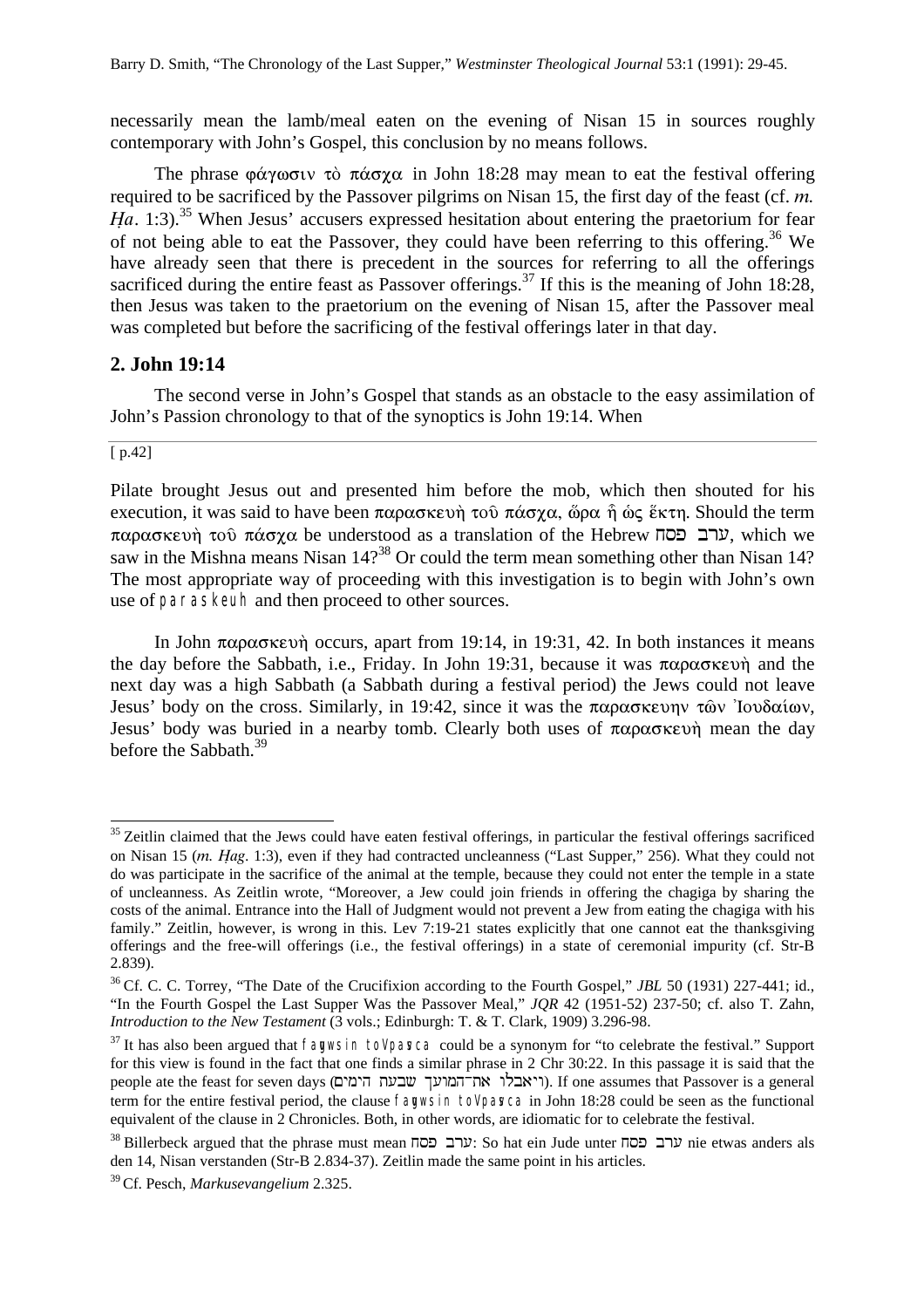In the synoptics the term also means Friday, the day before the Sabbath. Mark 15:42 is a case in point: in the sentence δαὶ ἤδη ὀψίας ηενομένης, ἐπεὶ ἦν παρασκευή, ὅ ἐστιν  $\pi \rho$ o $\sigma \alpha \beta \beta \alpha \tau$ ov,  $\pi \alpha \rho \alpha \sigma \kappa \epsilon$ v is a synonym for the day before the Sabbath. Luke 23:54, similarly, says that the day of Jesus' death was on the day of preparation and that a Sabbath followed (καὶ ἡμέρα ἦν παρασκευῆς, καὶ σάββατον ἐπέφωσκεν). Clearly the day of preparation is the Friday, the day before the Sabbath.

Matthew 27:62, however, poses a difficulty with respect to the interpretation of the phrase  $\mu \in \mathfrak{m}$   $\pi$   $\alpha$  $\beta$   $\alpha \in \mathfrak{m}$  found therein. In this verse it is said that  $\tau \hat{\mathfrak{n}}$   $\delta$   $\dot{\epsilon}$   $\pi \alpha \hat{\mathfrak{v}}$   $\alpha$   $\dot{\beta}$   $\eta$   $\tau \in \mathfrak{m}$ εστιν μετά την παρασκευήν, συνήχθησαν οί άρχιερείς και οί Φαρισαίοι πρὸς  $\Pi$  $\lambda \hat{\alpha}$  tow. The difficulty is the awkwardness of describing the day on which the event occurred as the day "after the day of preparation." Why would not Matthew simply give the name of the day itself, the Sabbath, rather than rely on this circumlocution? Torrey argues that it was a mistranslation of the Aramaic by the Greek translators.<sup>40</sup> Whatever the explanation of this awkward phrase, it cannot be used to prove that paraskeuh does not mean Friday. If one interprets  $\pi \alpha \omega \alpha \sigma$  in Matthew as the eve of Passover, so that the phrase means the day after the day of preparation for Passover, i.e., Nisan 15, one could make the same objection that this is an unnecessary circumlocution, since one could designate that day as the first day of Passover or of the Festival of Unleavened Bread.

Greek sources outside of the NT also give evidence that the day before the Sabbath was referred to as παρασκευή. Josephus wrote έν σάββασιν ή τη πρὸ αὐτής

# $\sqrt{p.43}$

l

 $\pi\alpha\rho\alpha\sigma\kappa\epsilon\nu\hat{\eta}$   $\dot{\alpha}\pi\dot{\alpha}$   $\ddot{\omega}\rho\alpha\zeta$  *ένάτης (Ant. 116.6.1 §163).* There is no doubt that  $\pi\alpha\rho\alpha\sigma\kappa\epsilon\nu\dot{\eta}$ means here the day before the Sabbath. It is true that Josephus also used the phrase  $\pi \rho \delta \tau \sigma \delta$  $\sigma \alpha \beta \beta \dot{\alpha} \tau$  to designate the day before the Sabbath (*Ant.* 3.10.7 §255), but he did not use it exclusively. Mark shows a similar tendency to use the terms  $\pi \alpha \rho \alpha \sigma \kappa \epsilon \nu \eta$  and  $\pi \rho \sigma \alpha \beta \beta \alpha \tau \nu \nu$ as synonyms, as we saw. The *Didache* (8:1) is explicit in naming Friday as  $\pi \alpha \rho \alpha \sigma \kappa \epsilon \nu \eta$ , one of the days of the week upon which Christians were not to fast. Likewise, the *Martyrdom of Polycarp* (7:1) uses  $\pi \alpha \rho \alpha \sigma \kappa \epsilon \nu \eta$  to denote Friday, the day before the Sabbath.

We conclude that the Greek term  $\pi \alpha \rho \alpha \sigma \kappa \epsilon \nu \eta$  in John as well as other sources means the day before the Sabbath. Torrey argued that this linguistic use was the result the influence of the Aramaic term ערובהא on the Greek language as used by Aramaic-speaking Jews and later by Aramaic-speaking Christians.<sup>41</sup> This explanation no doubt is correct, but all that needs to be established is that the term can mean Friday. In fact, we should note that in the other places of its occurrence in John's Gospel, apart from the verse under investigation, the term does mean Friday.

Returning now to the question of whether  $\pi \alpha \rho \alpha \sigma \kappa \epsilon v \eta$   $\tau \omega \delta \pi \alpha \sigma \chi \alpha$  should be  $i$ interpreted as the Greek equivalent of the Hebrew ערב פסח, it seems that it should not. Context should determine meaning. In the case of John 19:14, the immediate context of the phrase is the Gospel of John, and in the fourth Gospel  $\pi \alpha \rho \alpha \sigma \kappa \epsilon \nu \eta$  means the day before the Sabbath. Ought not the exegete also to interpret paraskeuh in the phrase  $\pi \alpha \rho \alpha \sigma \kappa \epsilon \nu \eta$  to  $\hat{\nu}$  $\pi\dot{\alpha}\sigma\gamma\alpha$  as the day before the Sabbath of Passover, i.e., the Friday of Passover week? After all, to part in John's Gospel, as in other sources, means the entire festival period, not the meal

<sup>&</sup>lt;sup>40</sup> Torrey, "In the Fourth Gospel," 240-42.

 $41$  Ibid., 239-40; id., "The Date of the Crucifixion," 232-37.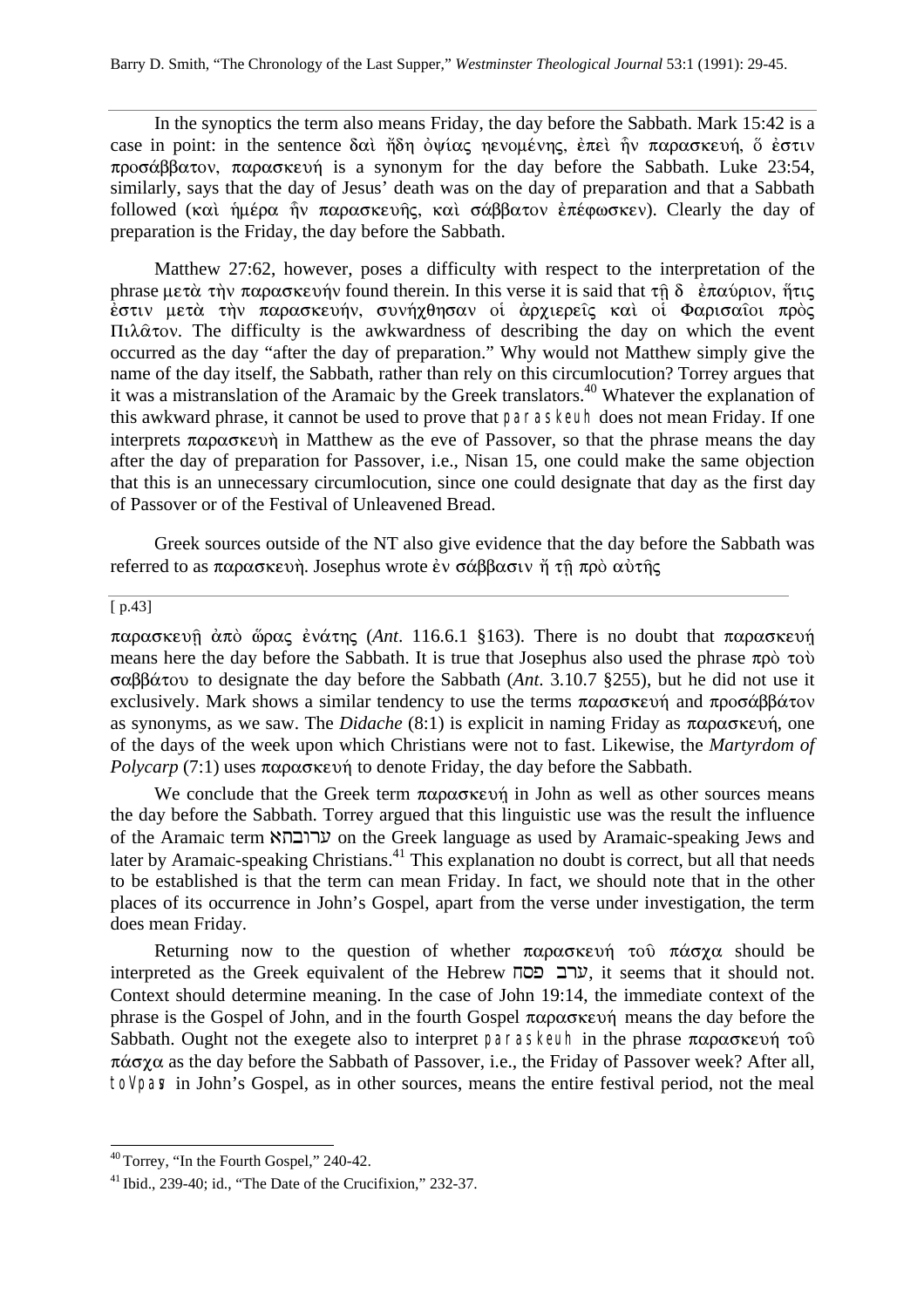eaten on the evening of Nisan  $15^{42}$  Now it is true that it does not necessarily follow that the meaning of a linguistic unit is to be carried over into a larger linguistic unit of which it forms a part. It is not certain that  $\pi \alpha \rho \alpha \sigma \kappa \epsilon$  must mean Friday in its occurrence in the phrase  $\pi\alpha\rho\alpha\sigma\kappa\epsilon$   $\omega$   $\eta$   $\alpha\sigma\gamma\alpha$ . But, in the absence of definitive proof, one is justified in regarding as unfounded the semantic equation of  $\pi \alpha \rho \alpha \sigma \kappa \epsilon \nu \eta$  to  $\tilde{\sigma} \alpha \sigma \chi \alpha$  and the Hebrew phrase  $\pi \sigma$ ערב.<sup>43</sup> That with this interpretation the chronology of John's Gospel is brought into agreement with that of the synoptics is further evidence that this understanding of paraskeuh tou' pasca is correct.

One might argue that too much "explanation" is required in order to harmonize the Johannine Passion chronology with that of the synoptics. In other words, the evidence converges towards the conclusion that John and the synoptics are irreconcilable. Any attempt to bring the two in line with each other appears to be apologetically motivated.

#### [ p.44]

Nevertheless, it seems that John's Gospel is a victim of circumstance. We saw that there was evidence that the Last Supper in John's Gospel was not an ordinary meal, but was consistent with its being a Passover meal. And really there are only two verses that give reason to place Jesus' death on Nisan 14: John 18:28; 19:14. But these two verses, as we saw, are explainable in terms of the synoptic chronology, when one takes into consideration the fact that the festival terminology relating to Passover and the Festival of Unleavened Bread was very fluid at the time of the writing of John's Gospel, contrary to the expectations of modern exegetes. The expectancy of a precise festival terminology becomes an obstacle in the understanding of the intended meaning of the texts. We conclude that the hypothesis that the Johannine chronology can be assimilated to that of the synoptics is certainly respectable and ought not to be dismissed out of hand, as is the tendency today. The probability is that this is the best explanation of the data.

#### *Appendix: Josephus*' *Use of Paschal Terminology*

Zeitlin, in his rebuttal of Heawood's arguments (see above, n. 1), made the claim that only after the destruction of the temple did the term (feast of) Passover as a designation for the entire eight-day period come into existence. He further claimed that Josephus reflected this development in his writings. In the earlier work, *The Jewish War*, Josephus, according to Zeitlin, did not confuse the term Passover with that of the Festival of Unleavened Bread. Zeitlin wrote, "In the *Jewish War* Josephus mentions the Festival of Unleavened Bread but specifies the Passover only in connection with the slaughtering of the Paschal lamb." For the earlier chapters of *Jewish Antiquities* Zeitlin made the same claim. Only in the later chapters of the *Jewish Antiquities* (chaps. 17–19) did Josephus begin to call the Festival of Unleavened Bread the Passover. In these passages, according to Zeitlin, he used the Greek equivalents of the term "the festival which is called the Passover," in order to introduce his readers to the new terminology. From these data Zeitlin concluded, "Any serious student of Josephus can see that by this he wanted to convey something new which was not known to his readers at large." Josephus' readers would not have known that the new term for the festival period, formerly called the Festival of Unleavened Bread, was now the Passover.

<sup>&</sup>lt;sup>42</sup> Cf. John 2:13, 23; 6:4; 11:55; 12:1; 13:1.  $\pi \alpha \sigma \chi \alpha$  in John 18:28 means, as we argued above, the festival offering.

<sup>43</sup>Cf. Marshall, *Lord's Supper*, 70.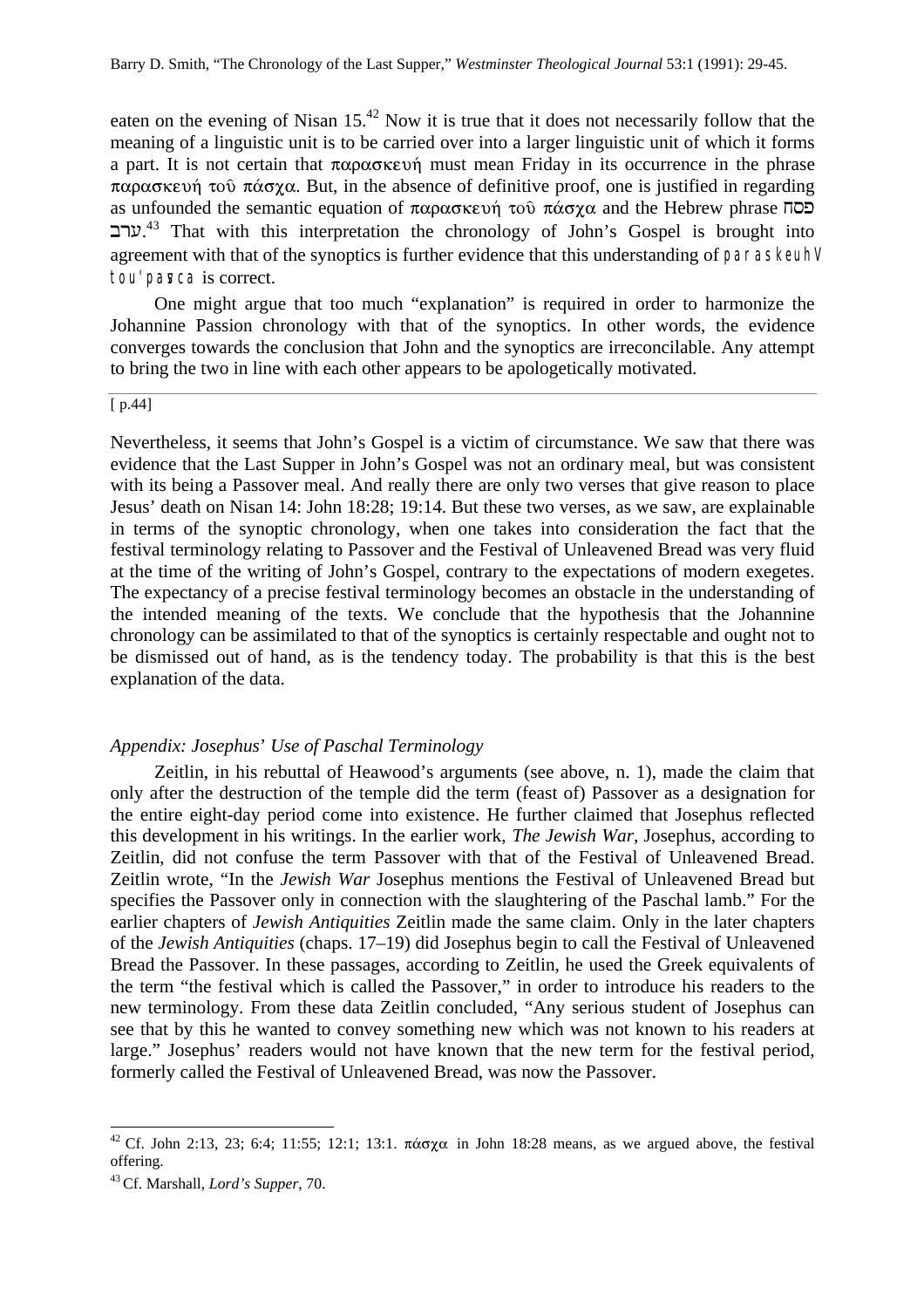Zeitlin's ulterior aim was to prove that, since the Gospels related events that took place before the period of the terminological shift, the terms used must reflect the old usage. In particular, when the term Passover appears in John's Gospel, it must denote the Passover meal of Nisan 14/15. Now it is difficult to prove a hypothesis such as this one. But, in addition, Zeitlin does not realize that his argument is irrelevant to the matter of the interrelation of the Passion chronologies of John and the synoptics. There is no reason why the Gospels should not reflect the new terminology, assuming that Zeitlin's historical reconstruction is correct. In fact, one would expect the Gospel writers to use the revised terminology. Most scholars date John around AD 90, the same period in which Josephus wrote his *Jewish Antiquities*. Thus, the use of the term Passover in John ought to reflect the usage current at the time. Passover, in other words, ought to denote the entire eight-day period.

#### $[p.45]$

But we have been assuming that Zeitlin's point that there was a terminological shift and that this is evidenced in Josephus' writings has been proven. This, however, is highly questionable. Zeitlin claimed that Josephus used the older terminology in his earlier writings. Supposedly, only in the later portions of the *Jewish Antiquities* did he begin to make use of the newly emerging terminology, and clearly showed that the terminology was new by using the phrase "the festival which is called Passover" to qualify the old term. Zeitlin's claim is simply false. In his earlier work, *The Jewish War* (2.1.3  $$10$ ), Josephus wrote, καὶ δὴ τῆς  $\tau$ ών άζύμων ένστάσης έορτης, η πάσχα παρά 'Ιουδαίοις καλείται. Clearly, we have an early example of Josephus' calling the Festival of Unleavened Bread the Passover. Luke 22:1 uses similar terminology, as we have seen: ήγγιζεν δ ή εορτή τῶν ἀζύμων ή λεγομένη  $\pi\alpha\sigma\chi\alpha$ . Both Josephus' and Luke's use of the phrase "called/named Passover" is explainable on the hypothesis that the two terms had come to denote the same thing and that they felt obliged to include both for the sake of completeness when writing about the festival period. Strangely enough, Zeitlin cited this passage in his footnotes, but did not notice that it undermined his own position.

In addition, we find in the later works of Josephus only one of four passages in which he took pains to use the phrase "the festival which is called Passover," as if he was explaining to those not yet familiar with the change in terminology what the Jews now called this festival period (*Ant*. 18.2.2 §32). In *Ant*. 17.9.3 §213; 18.4.3 §90; 20.5.3 §106, Josephus simply referred to the festival period as the Passover. He, in other words, did not write as someone mediating a shift in terminology to his readers. This would be unexpected, if Zeitlin's theory were correct. We conclude that Josephus demonstrates neither rhyme nor reason in his use of terminology relating to the Passover and the Festival of Unleavened Bread, except that, as mentioned previously, when he was commenting on OT texts, he distinguished between Passover and the Festival of Unleavened Bread.

Zeitlin's point has not been established. As both the NT and Josephus show, the terminology had become blurred by the first century. In particular, Passover could denote, in different contexts, the Passover sacrifice or meal, the period of Nisan 14/15, the festival offering, the period of Nisan 15–21, or even the period of Nisan 14–21. Whether Jesus and his disciples used this "new" terminology, as Zeitlin claims they did not, is irrelevant, since we are dealing with the Gospels and what their authors intended.

<sup>© 1991</sup> Westminster Theological Seminary. Reproduced by permission.